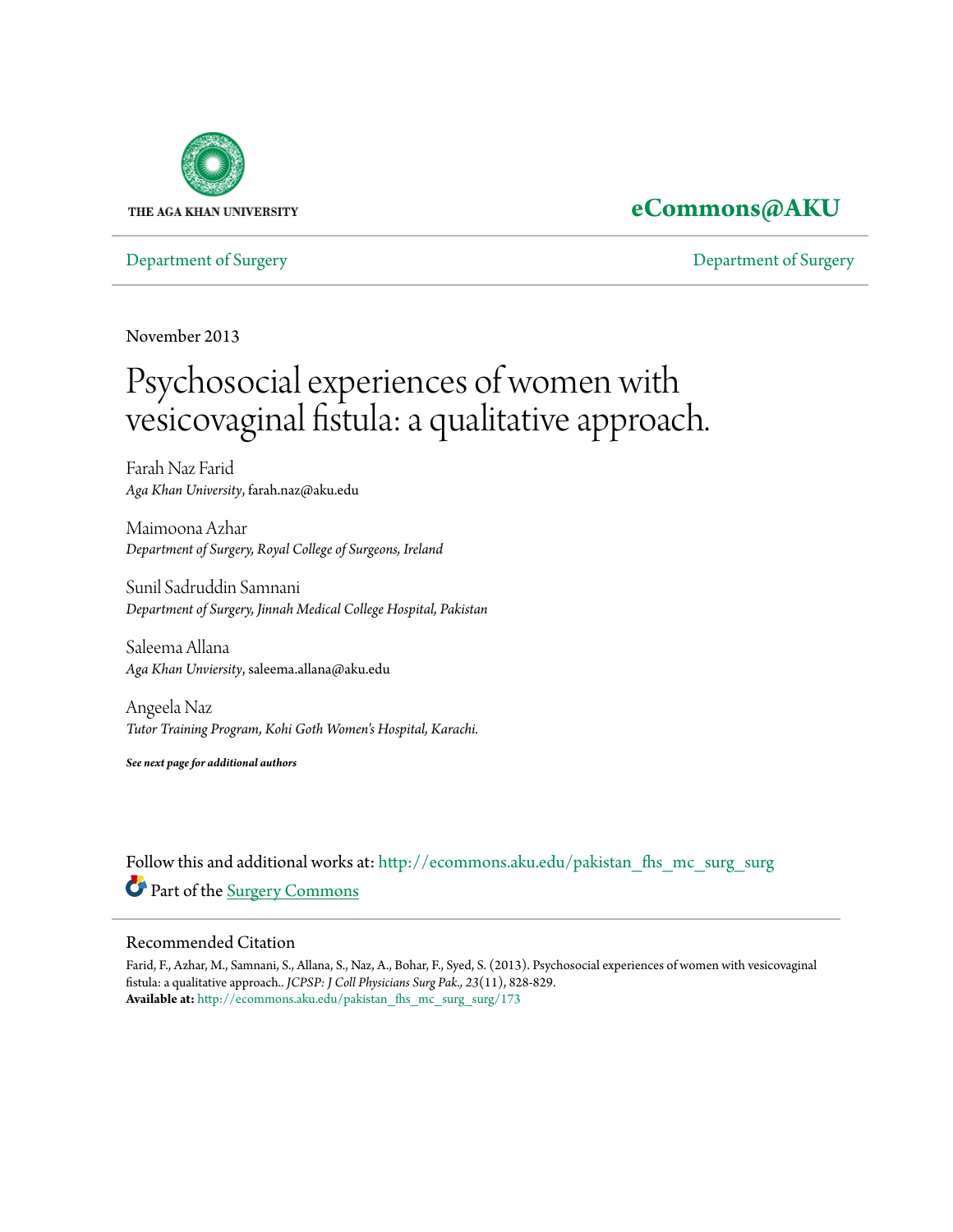#### **Authors**

Farah Naz Farid, Maimoona Azhar, Sunil Sadruddin Samnani, Saleema Allana, Angeela Naz, Farzana Bohar, and Shershah Syed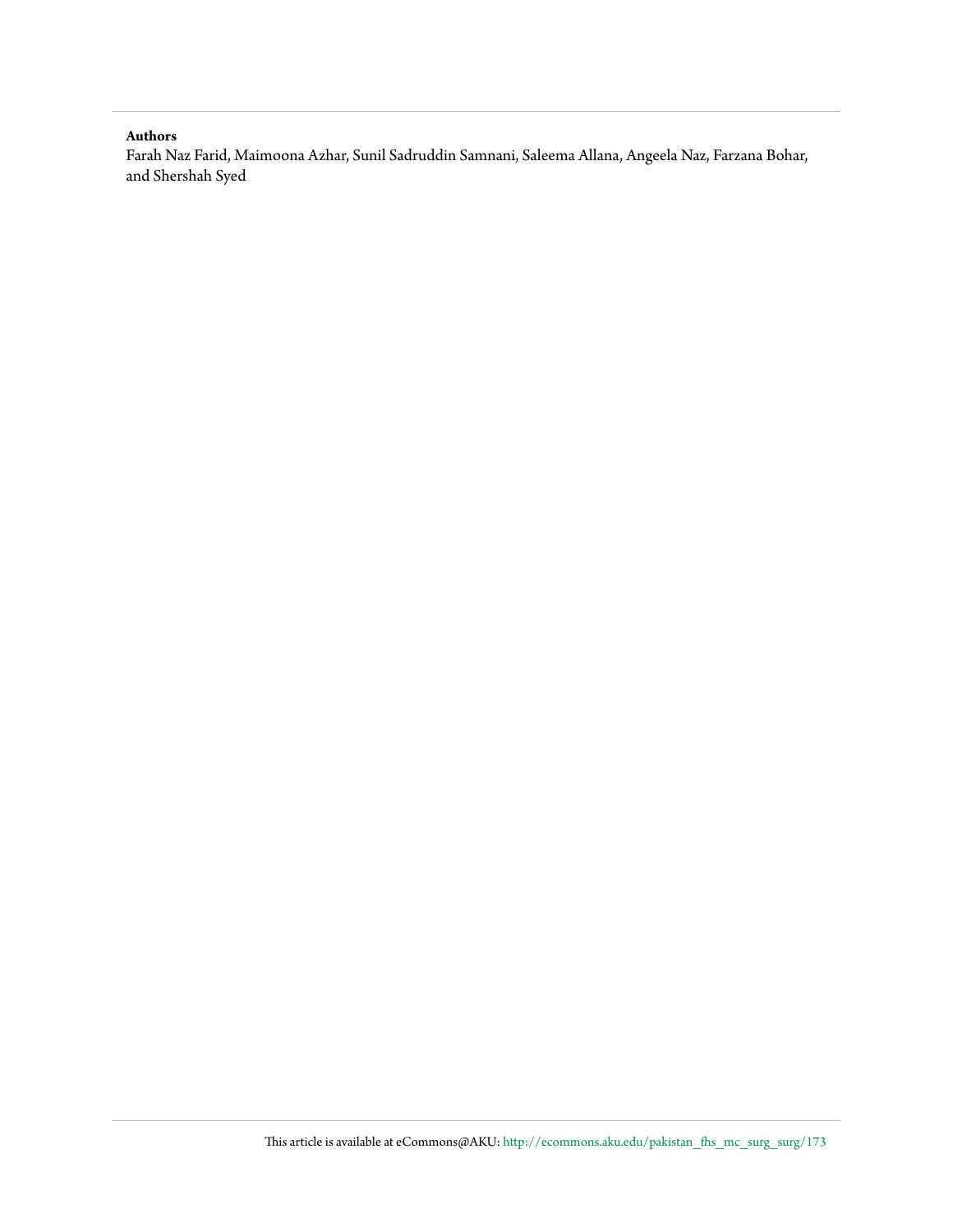## **Psychosocial Experiences of Women with Vesicovaginal Fistula: A Qualitative Approach**

Farah Naz Farid<sup>1</sup>, Maimoona Azhar<sup>2</sup>, Sunil Sadruddin Samnani<sup>3</sup>, Saleema Allana<sup>4</sup>, Angeela Naz<sup>5</sup>, Farzana Bohar5, Shamim5 and Shershah Syed6

#### **ABSTRACT**

Vesicovaginal fistula (VVF) is a condition associated with a number of physical and psychological consequences. In order to gain a deeper understanding of the issues faced by women diagnosed with VVF, a qualitative exploratory study was carried out to explore the experiences of women suffering from VVF. The study included 8 women hospitalized with the diagnosis of vesicovaginal fistula at Kohi Goth Women's Hospital, Karachi, Pakistan. Semi structured interviews of each participant were conducted, recorded, and transcribed. Five major themes were identified, among which all of the participants experienced physical discomforts, psychological disturbances, issues with social and interpersonal relationships and financial constraints. However, concerns with religious practices were experienced by 87.5% of the participants. Pakistani women who are suffering through VVF face many challenges. Combined efforts should be made to offer supportive services to women suffering from this condition.

**Key Words:** Vesicovaginal fistula. Psychosocial experience. Challenges.

According to the World Health Organization (WHO) around 2 million women residing in Asia, Africa, and Arab get affected by obstetric fistula and 50,000 to 100,000 new cases are developed each year.1 VVF is one of the major sources of physical, psychological, and social distress among women. This could be prevented via provision of good quality obstetric care services. This study focuses on the psychosocial experiences of women suffering from VVF.

The study included 8 women hospitalized with the diagnosis of VVF at the Kohi Goth Women's Hospital, Karachi. Women with VVF, who were able to understand and speak Urdu or Sindhi language and consented to participate in the study, were recruited. Semi structured interviews were conducted and recorded. The study purpose and component of confidentiality was explained to the participants. A convenient time was then selected

*1 Medical Surgical Unit, The Aga Khan University Hospital, Karachi.*

- *2 Department of Surgery, Royal College of Surgeons, Ireland.*
- *3 Department of Surgery, Jinnah Medical College Hospital, Karachi.*
- *4 School of Nursing and Midwifery, The Aga Khan University Hospital, Karachi.*
- *5 Tutor Training Program, Kohi Goth Women's Hospital, Karachi.*
- *6 Department of Surgery, Kohi Goth Women's Hospital, Karachi.*

*Correspondence: Farah Naz Farid, A-17 Salimabad Colony, Block No. 14, Federal-B-Area, Karachi. E-mail: farahnazlakhani@yahoo.com*

*Received: December 23, 2011; Accepted: July 08, 2013.*

and face-to-face interviews were carried out after ensuring privacy. Open-ended question that guided the interview was about the experience related to VVF'. Other questions included the history of illness, antecedent events that led to VVF, details about the previous deliveries and associated complications, socioeconomic history, social life issues, and other problems associated with VVF. Interview guide was revised based on emerging issues. The interviewer acted as facilitator and participant was the major speaker. Each interview lasted between 30 to 90 minutes.

The age of the interviewed women ranged from 19 to 45 years. Two informants were working as peasant and others were homemakers. Participants were experiencing VVF from 6 months to 7 years. All these participants had developed VVF as a result of obstetric trauma. Five had been handled by untrained birth attendants; 3 by gynecologists. As a result, 2 had experienced still birth. Three participants were initially taking herbal treatment but when treatment was not effective they visited gynecologists. However, the rest had visited gynecologists for treatment.

After reviewing the interviews, five major themes were identified including: 'physical discomforts', 'psychological disturbances', 'issues with social and interpersonal relationships', 'concerns with religious practices', and 'financial constraints'.

Women suffering through VVF reported to have physical discomforts that were increasing the anxieties and worries. Physical discomforts faced by participants included pain, fever, urinary incontinence, and skin infections. These physical discomforts not only increase